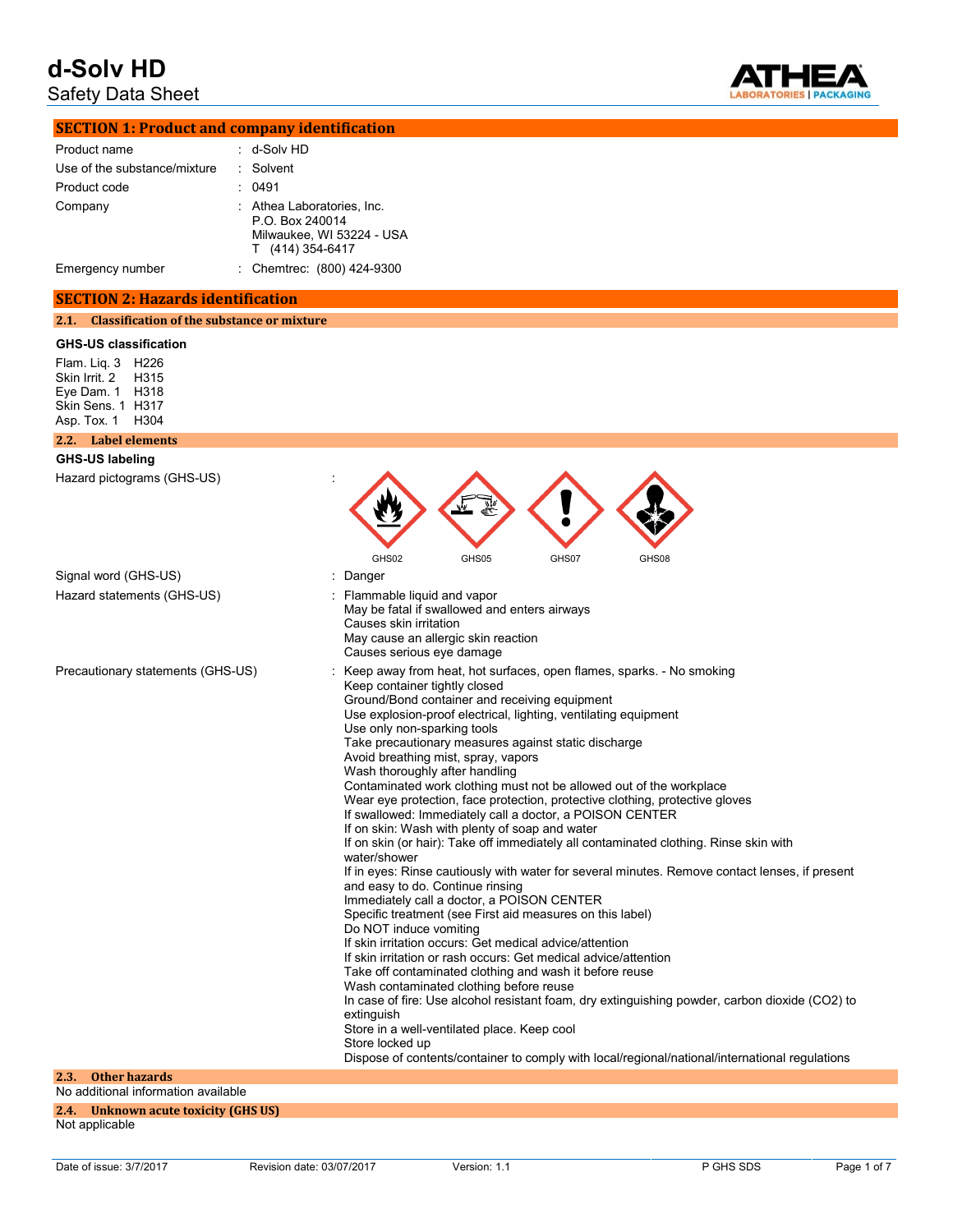Safety Data Sheet



#### **SECTION 3: Composition/Information on ingredients**

## **3.1. Substances**

## Not applicable

#### Full text of H-phrases: see section 16

| 3.2. Mixtures                                                            |                           |             |                                                                                                                                          |  |
|--------------------------------------------------------------------------|---------------------------|-------------|------------------------------------------------------------------------------------------------------------------------------------------|--|
| Name                                                                     | <b>Product identifier</b> | %           | <b>GHS-US classification</b>                                                                                                             |  |
| <b>TERPENE HYDROCARBONS</b>                                              | (CAS-No.) 68956-56-9      | 55-70       | Flam. Lig. 3, H226<br>Skin Irrit. 2, H315<br>Skin Sens. 1, H317<br>Asp. Tox. 1, H304<br>Aquatic Acute 1, H400<br>Aquatic Chronic 1, H410 |  |
| hydrocarbons, C11-C14, n-alkanes, isoalkanes, cyclics, < 2%<br>aromatics | (CAS-No.) 64742-47-8      | $15 - 25$   | Flam. Lig. 4, H227<br>Asp. Tox. 1, H304                                                                                                  |  |
| Alkanes, C14-16                                                          | (CAS-No.) 90622-46-1      | $3 - 7$     | Asp. Tox. 1, H304                                                                                                                        |  |
| UNDECETH-5                                                               | (CAS-No.) 34398-01-1      | $1 - 5$     | Acute Tox. 4 (Oral), H302<br>Eye Dam. 1, H318                                                                                            |  |
| citral                                                                   | (CAS-No.) 5392-40-5       | $0.5 - 1.5$ | Skin Irrit. 2. H315<br>Skin Sens. 1, H317                                                                                                |  |
| Hydroxy citronellal                                                      | (CAS-No.) 107-75-5        | $0.1 - 1$   | Skin Irrit. 2, H315<br>Eye Irrit. 2A, H319<br>Skin Sens. 1, H317                                                                         |  |
| Coumarin                                                                 | (CAS-No.) 91-64-5         | $0.1 - 1$   | Acute Tox. 3 (Oral), H301<br>Skin Sens. 1, H317<br>STOT RE 2, H373                                                                       |  |

A specific chemical identity and/or percentage of composition has been withheld as a trade secret. Any concentration shown as a range is to protect confidentiality or is due to batch variation.

| <b>SECTION 4: First aid measures</b>                                |                                                                                                                                                                                   |
|---------------------------------------------------------------------|-----------------------------------------------------------------------------------------------------------------------------------------------------------------------------------|
| 4.1. Description of first aid measures                              |                                                                                                                                                                                   |
| First-aid measures general                                          | : If you feel unwell, seek medical advice (show the label where possible).                                                                                                        |
| First-aid measures after inhalation                                 | : If breathing is difficult, remove victim to fresh air and keep at rest in a position comfortable for<br>breathing. Call a POISON CENTER or doctor/physician if you feel unwell. |
| First-aid measures after skin contact                               | : Take off immediately all contaminated clothing and wash it before reuse. Wash skin with plenty of<br>water. If skin irritation or rash occurs: Get medical advice/attention.    |
| First-aid measures after eye contact                                | : Rinse cautiously with water for several minutes. Remove contact lenses, if present and easy to do.<br>Continue rinsing. Get immediate medical advice/attention.                 |
| First-aid measures after ingestion                                  | : Do NOT induce vomiting. Immediately call a poison center or doctor/physician. Rinse mouth with<br>water.                                                                        |
| Most important symptoms and effects, both acute and delayed<br>4.2. |                                                                                                                                                                                   |
| Symptoms/effects                                                    | : Causes skin irritation. May cause an allergic skin reaction. Causes serious eye damage. May be<br>fatal if swallowed and enters airways.                                        |
| Symptoms/effects after inhalation                                   | : Irritation of the respiratory tract. Coughing. Headache.                                                                                                                        |
| Symptoms/effects after skin contact                                 | : Causes skin irritation. May cause an allergic skin reaction. Repeated exposure may cause skin<br>dryness or cracking.                                                           |
| Symptoms/effects after eye contact                                  | : Causes serious eye damage.                                                                                                                                                      |
| Symptoms/effects after ingestion                                    | : May be fatal if swallowed and enters airways. Risk of aspiration pneumonia. Nausea.<br>Cramps/uncontrolled muscular contractions. Diarrhea.                                     |

**4.3. Indication of any immediate medical attention and special treatment needed**

No additional information available

| <b>SECTION 5: Firefighting measures</b>                       |                                                                                                                                                                                                                                                                  |
|---------------------------------------------------------------|------------------------------------------------------------------------------------------------------------------------------------------------------------------------------------------------------------------------------------------------------------------|
| 5.1.<br>Extinguishing media                                   |                                                                                                                                                                                                                                                                  |
| Suitable extinguishing media                                  | : Foam. Carbon dioxide. Dry chemical powder.                                                                                                                                                                                                                     |
| Unsuitable extinguishing media                                | : Solid water jet ineffective as extinguishing medium.                                                                                                                                                                                                           |
| Special hazards arising from the substance or mixture<br>5.2. |                                                                                                                                                                                                                                                                  |
| Fire hazard                                                   | : Flammable liquid and vapor.                                                                                                                                                                                                                                    |
| Reactivity                                                    | : Upon combustion: CO and CO2 are formed.                                                                                                                                                                                                                        |
| 5.3. Advice for firefighters                                  |                                                                                                                                                                                                                                                                  |
| Firefighting instructions                                     | : Exercise caution when fighting any chemical fire. In case of fire: Evacuate area. Fight fire<br>remotely due to the risk of explosion. Use water spray or fog for cooling exposed containers.<br>Take account of environmentally hazardous firefighting water. |
| Protection during firefighting                                | : Do not enter fire area without proper protective equipment, including respiratory protection.                                                                                                                                                                  |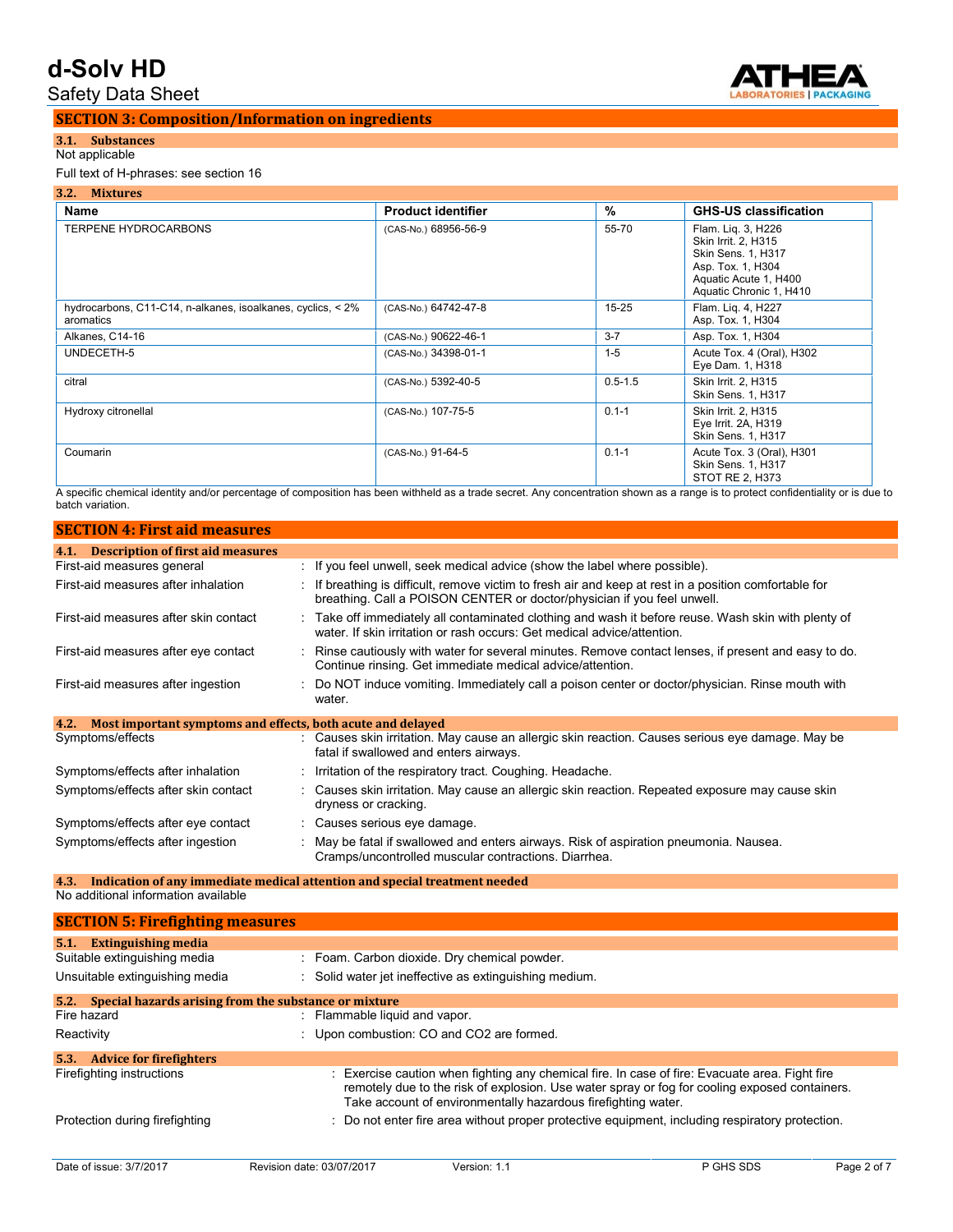## Safety Data Sheet **SECTION 6: Accidental release measures**

**ATHEA** CKAGING

|                                                                                | 6.1. Personal precautions, protective equipment and emergency procedures                                                                                                                                                                                                                                                                                                                                                                                                                                                                  |
|--------------------------------------------------------------------------------|-------------------------------------------------------------------------------------------------------------------------------------------------------------------------------------------------------------------------------------------------------------------------------------------------------------------------------------------------------------------------------------------------------------------------------------------------------------------------------------------------------------------------------------------|
| General measures                                                               | : Isolate from fire, if possible, without unnecessary risk. No flames, no sparks. Eliminate all sources of<br>ignition.                                                                                                                                                                                                                                                                                                                                                                                                                   |
| 6.1.1. For non-emergency personnel                                             |                                                                                                                                                                                                                                                                                                                                                                                                                                                                                                                                           |
| Protective equipment                                                           | : Protective goggles. Gloves. Protective clothing.                                                                                                                                                                                                                                                                                                                                                                                                                                                                                        |
| <b>Emergency procedures</b>                                                    | Evacuate unnecessary personnel. Avoid contact with skin, eyes and clothing. Ventilate spillage area.                                                                                                                                                                                                                                                                                                                                                                                                                                      |
| 6.1.2. For emergency responders                                                |                                                                                                                                                                                                                                                                                                                                                                                                                                                                                                                                           |
| Protective equipment                                                           | : Equip cleanup crew with proper protection.                                                                                                                                                                                                                                                                                                                                                                                                                                                                                              |
| <b>Emergency procedures</b>                                                    | : Stop leak if safe to do so. Stop release. Ventilate area.                                                                                                                                                                                                                                                                                                                                                                                                                                                                               |
| <b>6.2.</b> Environmental precautions                                          | Avoid release to the environment. Prevent entry to sewers and public waters.                                                                                                                                                                                                                                                                                                                                                                                                                                                              |
| 6.3. Methods and material for containment and cleaning up                      |                                                                                                                                                                                                                                                                                                                                                                                                                                                                                                                                           |
| For containment                                                                | : Contain released substance, pump into suitable containers.                                                                                                                                                                                                                                                                                                                                                                                                                                                                              |
| Methods for cleaning up                                                        | : This material and its container must be disposed of in a safe way, and as per local legislation.                                                                                                                                                                                                                                                                                                                                                                                                                                        |
| <b>6.4.</b> Reference to other sections<br>No additional information available |                                                                                                                                                                                                                                                                                                                                                                                                                                                                                                                                           |
| <b>SECTION 7: Handling and storage</b>                                         |                                                                                                                                                                                                                                                                                                                                                                                                                                                                                                                                           |
| 7.1. Precautions for safe handling<br>Additional hazards when processed        | : Handle empty containers with care because residual vapors are flammable.                                                                                                                                                                                                                                                                                                                                                                                                                                                                |
|                                                                                |                                                                                                                                                                                                                                                                                                                                                                                                                                                                                                                                           |
| Precautions for safe handling                                                  | : Comply with the legal requirements. Do not handle until all safety precautions have been read<br>and understood. Use personal protective equipment as required. Do not eat, drink or smoke<br>when using this product. Do not get in eyes, on skin, or on clothing. Handle and open the<br>container with care. Keep away from sources of ignition - No smoking. Ground/bond container<br>and receiving equipment. Use explosion-proof equipment. Use only non-sparking tools. Take<br>precautionary measures against static discharge. |
| Hygiene measures                                                               | Wash thoroughly after handling. Contaminated work clothing should not be allowed out of the<br>workplace. Wash contaminated clothing before reuse.                                                                                                                                                                                                                                                                                                                                                                                        |
| 7.2.                                                                           | Conditions for safe storage, including any incompatibilities                                                                                                                                                                                                                                                                                                                                                                                                                                                                              |
| <b>Technical measures</b>                                                      | : Comply with applicable regulations. Proper grounding procedures to avoid static electricity should be<br>followed.                                                                                                                                                                                                                                                                                                                                                                                                                      |
| Storage conditions                                                             | : Keep only in the original container in a cool, well ventilated place away from: sparks, open flames,<br>excessive heat. Keep container closed when not in use.                                                                                                                                                                                                                                                                                                                                                                          |
| Incompatible products                                                          | : Oxidizing agent. Strong acids.                                                                                                                                                                                                                                                                                                                                                                                                                                                                                                          |
| Incompatible materials                                                         | Sources of ignition.                                                                                                                                                                                                                                                                                                                                                                                                                                                                                                                      |
| Storage area                                                                   | Store away from heat. Store in a cool area. Store in a dry area. Store in a well-ventilated place.                                                                                                                                                                                                                                                                                                                                                                                                                                        |
| Special rules on packaging                                                     | : Keep only in original container. meet the legal requirements.                                                                                                                                                                                                                                                                                                                                                                                                                                                                           |
| <b>SECTION 8: Exposure controls/personal protection</b>                        |                                                                                                                                                                                                                                                                                                                                                                                                                                                                                                                                           |
| 8.1. Control parameters                                                        |                                                                                                                                                                                                                                                                                                                                                                                                                                                                                                                                           |
| TERPENE HYDROCARBONS (68956-56-9)                                              |                                                                                                                                                                                                                                                                                                                                                                                                                                                                                                                                           |
| Not applicable                                                                 |                                                                                                                                                                                                                                                                                                                                                                                                                                                                                                                                           |
|                                                                                | hydrocarbons, C11-C14, n-alkanes, isoalkanes, cyclics, < 2% aromatics (64742-47-8)                                                                                                                                                                                                                                                                                                                                                                                                                                                        |
| Not applicable                                                                 |                                                                                                                                                                                                                                                                                                                                                                                                                                                                                                                                           |
| Alkanes, C14-16 (90622-46-1)                                                   |                                                                                                                                                                                                                                                                                                                                                                                                                                                                                                                                           |
| Not applicable                                                                 |                                                                                                                                                                                                                                                                                                                                                                                                                                                                                                                                           |
| UNDECETH-5 (34398-01-1)                                                        |                                                                                                                                                                                                                                                                                                                                                                                                                                                                                                                                           |
| Not applicable                                                                 |                                                                                                                                                                                                                                                                                                                                                                                                                                                                                                                                           |
| Hydroxy citronellal (107-75-5)                                                 |                                                                                                                                                                                                                                                                                                                                                                                                                                                                                                                                           |
| Not applicable                                                                 |                                                                                                                                                                                                                                                                                                                                                                                                                                                                                                                                           |
| citral (5392-40-5)                                                             |                                                                                                                                                                                                                                                                                                                                                                                                                                                                                                                                           |
| Not applicable                                                                 |                                                                                                                                                                                                                                                                                                                                                                                                                                                                                                                                           |
| <b>Coumarin (91-64-5)</b>                                                      |                                                                                                                                                                                                                                                                                                                                                                                                                                                                                                                                           |
| Not applicable                                                                 |                                                                                                                                                                                                                                                                                                                                                                                                                                                                                                                                           |
| Date of issue: 3/7/2017                                                        | P GHS SDS<br>Page 3 of 7<br>Revision date: 03/07/2017<br>Version: 1.1                                                                                                                                                                                                                                                                                                                                                                                                                                                                     |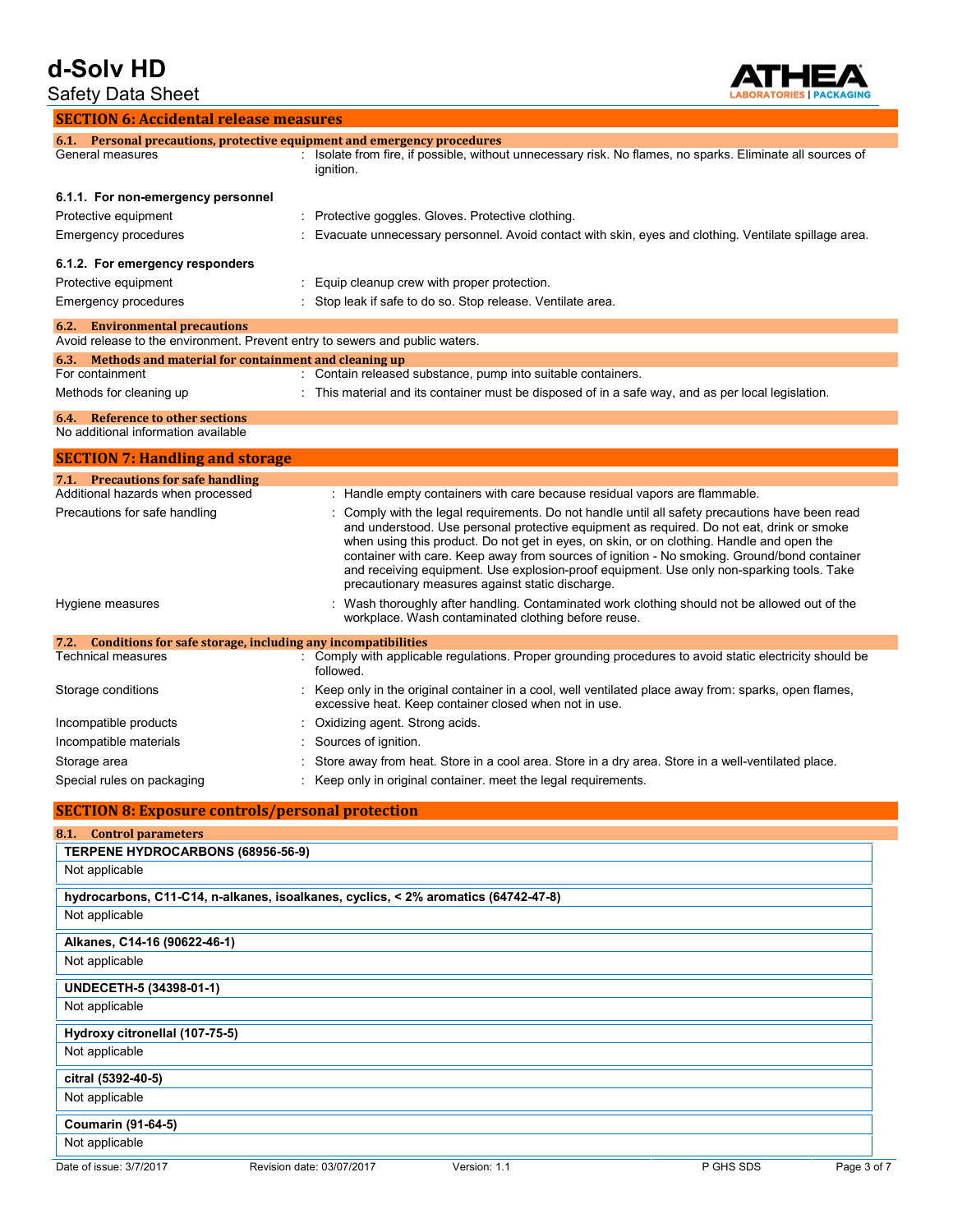Safety Data Sheet



# **8.2. Exposure controls**

: Ensure good ventilation of the work station.

Personal protective equipment : Use appropriate personal protective equipment when risk assessment indicates this is necessary. Gloves. Safety glasses. Protective goggles. Protective clothing.



### **SECTION 9: Physical and chemical properties**

| 9.1.<br>Information on basic physical and chemical properties |                          |
|---------------------------------------------------------------|--------------------------|
| Physical state                                                | Liquid                   |
| Appearance                                                    | Clear, colorless liquid. |
| Odor                                                          | Lime                     |
| Odor threshold                                                | No data available        |
| рH                                                            | No data available        |
| Melting point                                                 | No data available        |
| Freezing point                                                | No data available        |
| Boiling point                                                 | No data available        |
| Flash point                                                   | 133 °F                   |
| Relative evaporation rate (butyl acetate=1)                   | No data available        |
| Flammability (solid, gas)                                     | No data available        |
| <b>Explosion limits</b>                                       | No data available        |
| <b>Explosive properties</b>                                   | No data available        |
| Oxidizing properties                                          | No data available        |
| Vapor pressure                                                | No data available        |
| Relative density                                              | No data available        |
| Relative vapor density at 20 °C                               | No data available        |
| Specific gravity / density                                    | $0.85$ g/ml              |
| Solubility                                                    | Emulsifies in water.     |
| Log Pow                                                       | No data available        |
| Log Kow                                                       | No data available        |
| Auto-ignition temperature                                     | No data available        |
| Decomposition temperature                                     | No data available        |
| Viscosity                                                     | No data available        |
| Viscosity, kinematic                                          | $< 20$ cSt               |
| Viscosity, dynamic                                            | No data available        |
| VOC content                                                   | $< 70 \%$                |
|                                                               |                          |

#### **SECTION 10: Stability and reactivity**

| 10.1. Reactivity<br>Upon combustion: CO and CO2 are formed.                           |                                                                                                      |
|---------------------------------------------------------------------------------------|------------------------------------------------------------------------------------------------------|
| 10.2. Chemical stability<br>Stable under normal conditions.                           |                                                                                                      |
| 10.3. Possibility of hazardous reactions<br>Refer to section 10.1 on Reactivity.      |                                                                                                      |
| 10.4. Conditions to avoid<br>No flames, no sparks. Eliminate all sources of ignition. |                                                                                                      |
| 10.5. Incompatible materials<br>Strong acids. Oxidizing agents.                       |                                                                                                      |
| 10.6. Hazardous decomposition products                                                | Under normal conditions of storage and use, hazardous decomposition products should not be produced. |
| <b>SECTION 11: Toxicological information</b>                                          |                                                                                                      |
| 11.1. Information on toxicological effects                                            |                                                                                                      |
| Acute toxicity                                                                        | : Not classified                                                                                     |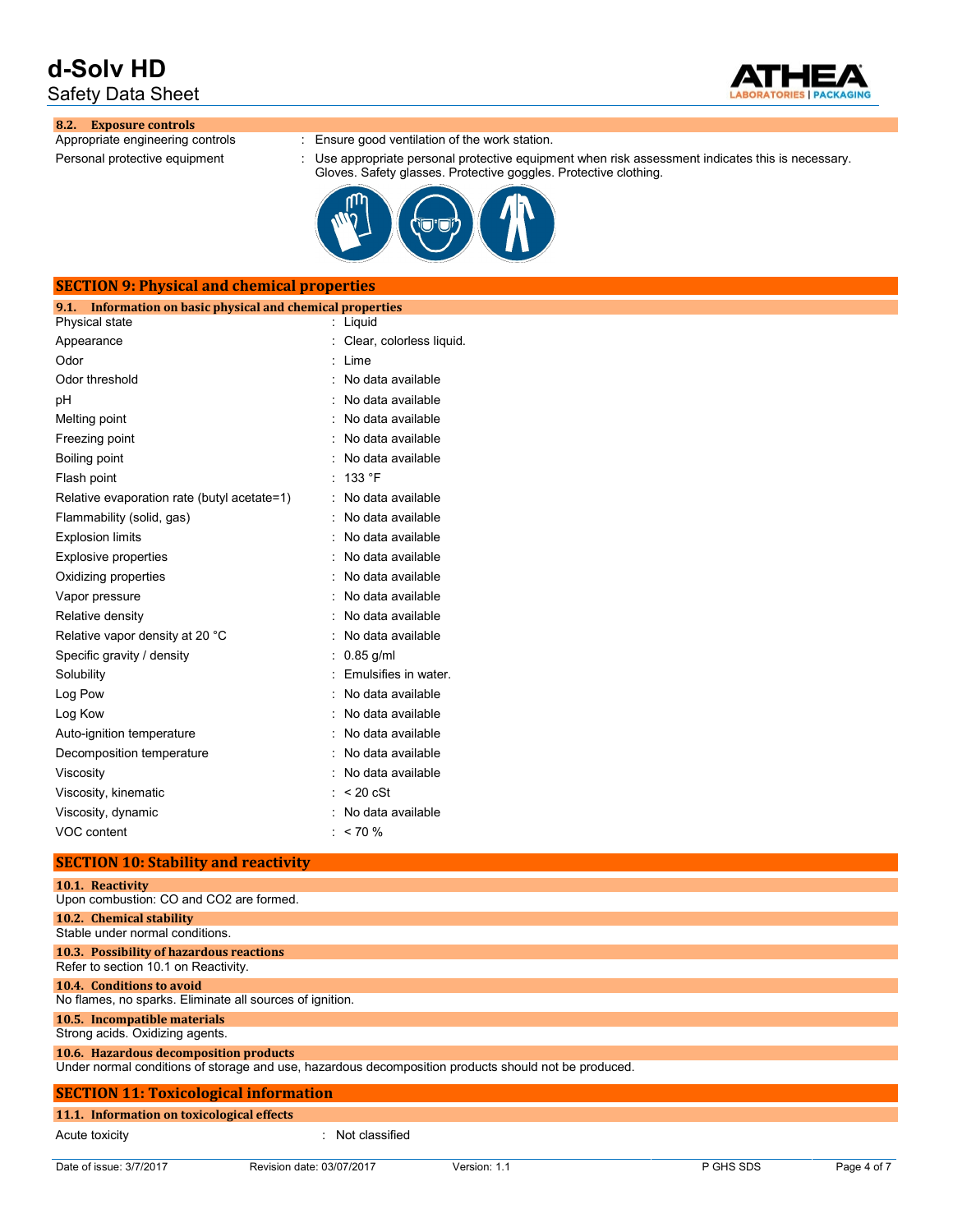Safety Data Sheet



| hydrocarbons, C11-C14, n-alkanes, isoalkanes, cyclics, < 2% aromatics (64742-47-8) |                                                                                                                                             |
|------------------------------------------------------------------------------------|---------------------------------------------------------------------------------------------------------------------------------------------|
| LD50 dermal rabbit                                                                 | > 5000 mg/kg body weight (Rabbit; Literature)                                                                                               |
| Alkanes, C14-16 (90622-46-1)                                                       |                                                                                                                                             |
| LD50 oral rat                                                                      | > 2000 mg/kg                                                                                                                                |
| LD50 dermal rabbit                                                                 | > 2000 mg/kg                                                                                                                                |
| LC50 inhalation rat (mg/l)                                                         | $> 5.8$ mg/l/4h                                                                                                                             |
| UNDECETH-5 (34398-01-1)                                                            |                                                                                                                                             |
| LD50 oral rat                                                                      | > 1400 mg/kg                                                                                                                                |
| Skin corrosion/irritation                                                          | Causes skin irritation.                                                                                                                     |
| Serious eye damage/irritation                                                      | Causes serious eye damage.                                                                                                                  |
| Respiratory or skin sensitization                                                  | May cause an allergic skin reaction.                                                                                                        |
| Germ cell mutagenicity                                                             | Not classified                                                                                                                              |
| Carcinogenicity                                                                    | Not classified                                                                                                                              |
| <b>Coumarin (91-64-5)</b>                                                          |                                                                                                                                             |
| IARC group                                                                         | 3 - Not classifiable                                                                                                                        |
| Reproductive toxicity                                                              | Not classified                                                                                                                              |
| Specific target organ toxicity - single exposure                                   | Not classified                                                                                                                              |
| Specific target organ toxicity - repeated<br>exposure                              | : Not classified                                                                                                                            |
| Aspiration hazard                                                                  | May be fatal if swallowed and enters airways.                                                                                               |
| Symptoms/effects after inhalation                                                  | Irritation of the respiratory tract. Coughing. Headache.                                                                                    |
| Symptoms/effects after skin contact                                                | Causes skin irritation. May cause an allergic skin reaction. Repeated exposure may cause skin<br>dryness or cracking.                       |
| Symptoms/effects after eye contact                                                 | Causes serious eye damage.                                                                                                                  |
| Symptoms/effects after ingestion                                                   | May be fatal if swallowed and enters airways. Risk of aspiration pneumonia. Nausea.<br>Cramps/uncontrolled muscular contractions. Diarrhea. |
| Likely routes of exposure                                                          | Skin and eye contact                                                                                                                        |

### **SECTION 12: Ecological information**

| 12.1. Toxicity                                                                     |                                                                           |
|------------------------------------------------------------------------------------|---------------------------------------------------------------------------|
| hydrocarbons, C11-C14, n-alkanes, isoalkanes, cyclics, < 2% aromatics (64742-47-8) |                                                                           |
| LC50 fish 1                                                                        | $\le$ mq/l >0.1 - $\le$ =1, NOEC                                          |
| EC50 Daphnia 1                                                                     | $\le$ mq/l >1 - $\le$ =10, NOEC                                           |
| LC50 fish 2                                                                        | > 100 mg/l (LC50)                                                         |
| EC50 Daphnia 2                                                                     | > 100 mg/l (EC50)                                                         |
| Threshold limit algae 1                                                            | > 100 mg/l (EC50)                                                         |
| UNDECETH-5 (34398-01-1)                                                            |                                                                           |
| LC50 fish 1                                                                        | $< 10$ mg/l                                                               |
| EC50 Daphnia 1                                                                     | $< 10$ mg/l                                                               |
| ErC50 (algae)                                                                      | $< 10$ mg/l                                                               |
| 12.2. Persistence and degradability                                                |                                                                           |
| hydrocarbons, C11-C14, n-alkanes, isoalkanes, cyclics, < 2% aromatics (64742-47-8) |                                                                           |
| Persistence and degradability                                                      | Readily biodegradable in water. Adsorbs into the soil.                    |
| 12.3. Bioaccumulative potential                                                    |                                                                           |
| hydrocarbons, C11-C14, n-alkanes, isoalkanes, cyclics, < 2% aromatics (64742-47-8) |                                                                           |
| Log Pow                                                                            | $6 - 8.2$                                                                 |
| Bioaccumulative potential                                                          | High potential for bioaccumulation (Log Kow > 5).                         |
| <b>SECTION 13: Disposal considerations</b>                                         |                                                                           |
| 13.1. Waste treatment methods                                                      |                                                                           |
| Product/Packaging disposal                                                         | : Dispose in a safe manner in accordance with local/national regulations. |

recommendations

### **SECTION 14: Transport information**

### **Department of Transportation (DOT)**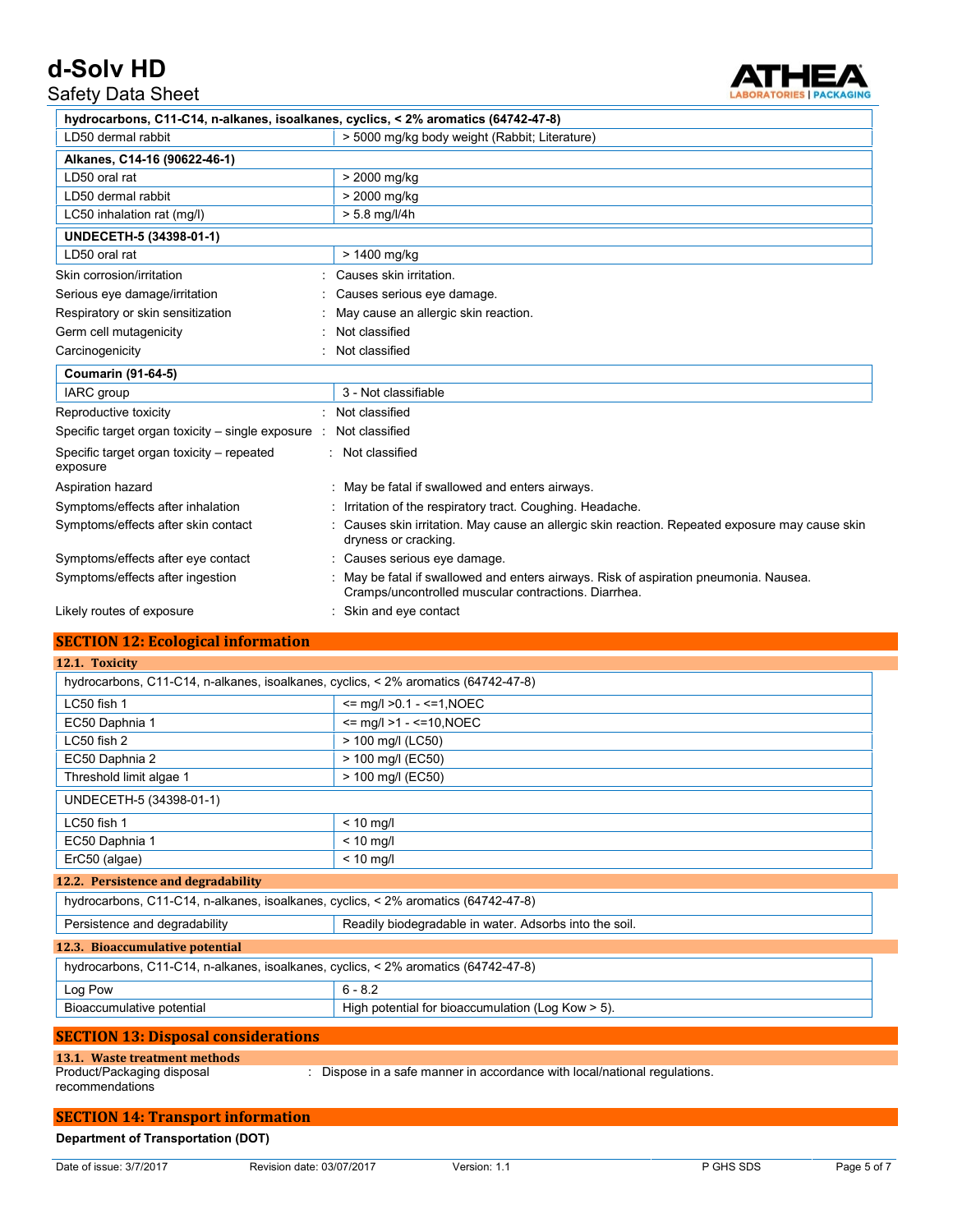# **d-Solv HD** Safety Data Sheet



| Transport document description                                             | : UN1993 Flammable liquids, n.o.s. (Terpene hydrocarbons), 3, III                                                                                |
|----------------------------------------------------------------------------|--------------------------------------------------------------------------------------------------------------------------------------------------|
| UN-No.(DOT)                                                                | : UN1993                                                                                                                                         |
| Proper Shipping Name (DOT)                                                 | Flammable liquids, n.o.s.                                                                                                                        |
| Class (DOT)                                                                | : 3 - Class 3 - Flammable and combustible liquid 49 CFR 173.120                                                                                  |
| Hazard labels (DOT)                                                        | : 3 - Flammable liquid                                                                                                                           |
|                                                                            | <b>FLAMMABLE LIQUID</b>                                                                                                                          |
| Packing group (DOT)                                                        | : III - Minor Danger                                                                                                                             |
| DOT Packaging Non Bulk (49 CFR 173 xxx) : 203                              |                                                                                                                                                  |
| DOT Packaging Bulk (49 CFR 173.xxx)                                        | : 242                                                                                                                                            |
| <b>DOT Symbols</b>                                                         | : G - Identifies PSN requiring a technical name                                                                                                  |
| DOT Special Provisions (49 CFR 172.102)                                    | : B1, B52, IB3, T4, TP1, TP29                                                                                                                    |
| DOT Packaging Exceptions (49 CFR<br>173.xxx                                | : 150                                                                                                                                            |
| <b>DOT Quantity Limitations Passenger</b><br>aircraft/rail (49 CFR 173.27) | : 60 L                                                                                                                                           |
| DOT Quantity Limitations Cargo aircraft<br>only (49 CFR 175.75)            | : 220 L                                                                                                                                          |
| DOT Vessel Stowage Location                                                | : A                                                                                                                                              |
| <b>Additional information</b>                                              |                                                                                                                                                  |
| Emergency Response Guide (ERG)<br>Number                                   | : 128                                                                                                                                            |
| Other information                                                          | This product may be eligible to be shipped as a Limited Quantity or Consumer Commodity ORM-D<br>utilizing the exception found at 49 CFR 173.150. |
| <b>ADR</b>                                                                 |                                                                                                                                                  |
| No additional information available                                        |                                                                                                                                                  |

| Transport by sea                    |  |
|-------------------------------------|--|
| No additional information available |  |
| Air transport                       |  |
| No additional information available |  |

#### **SECTION 15: Regulatory information**

All components of this product are listed, or excluded from listing, on the United States Environmental Protection Agency Toxic Substances Control Act (TSCA) inventory

This product or mixture is not known to contain a toxic chemical or chemicals in excess of the applicable de minimis concentration as specified in 40 CFR §372.38(a) subject to the reporting requirements of section 313 of Title III of the Superfund Amendments and Reauthorization Act of 1986 and 40 CFR Part 372.

| UNDECETH-5 (34398-01-1)             |                                  |
|-------------------------------------|----------------------------------|
|                                     |                                  |
| SARA Section 311/312 Hazard Classes | Ilmmediate (acute) health hazard |

California Proposition 65 - This product does not contain any substances known to the state of California to cause cancer, developmental and/or reproductive harm

#### **SECTION 16: Other information**

Training advice : Normal use of this product shall imply use in accordance with the instructions on the packaging.

#### Full text of H-phrases:

| H <sub>226</sub> | Flammable liquid and vapor                   |
|------------------|----------------------------------------------|
| H <sub>227</sub> | Combustible liquid                           |
| H <sub>301</sub> | Toxic if swallowed                           |
| H302             | Harmful if swallowed                         |
| H304             | May be fatal if swallowed and enters airways |
| H315             | Causes skin irritation                       |
| H317             | May cause an allergic skin reaction          |
| H318             | Causes serious eye damage                    |
| H319             | Causes serious eye irritation                |